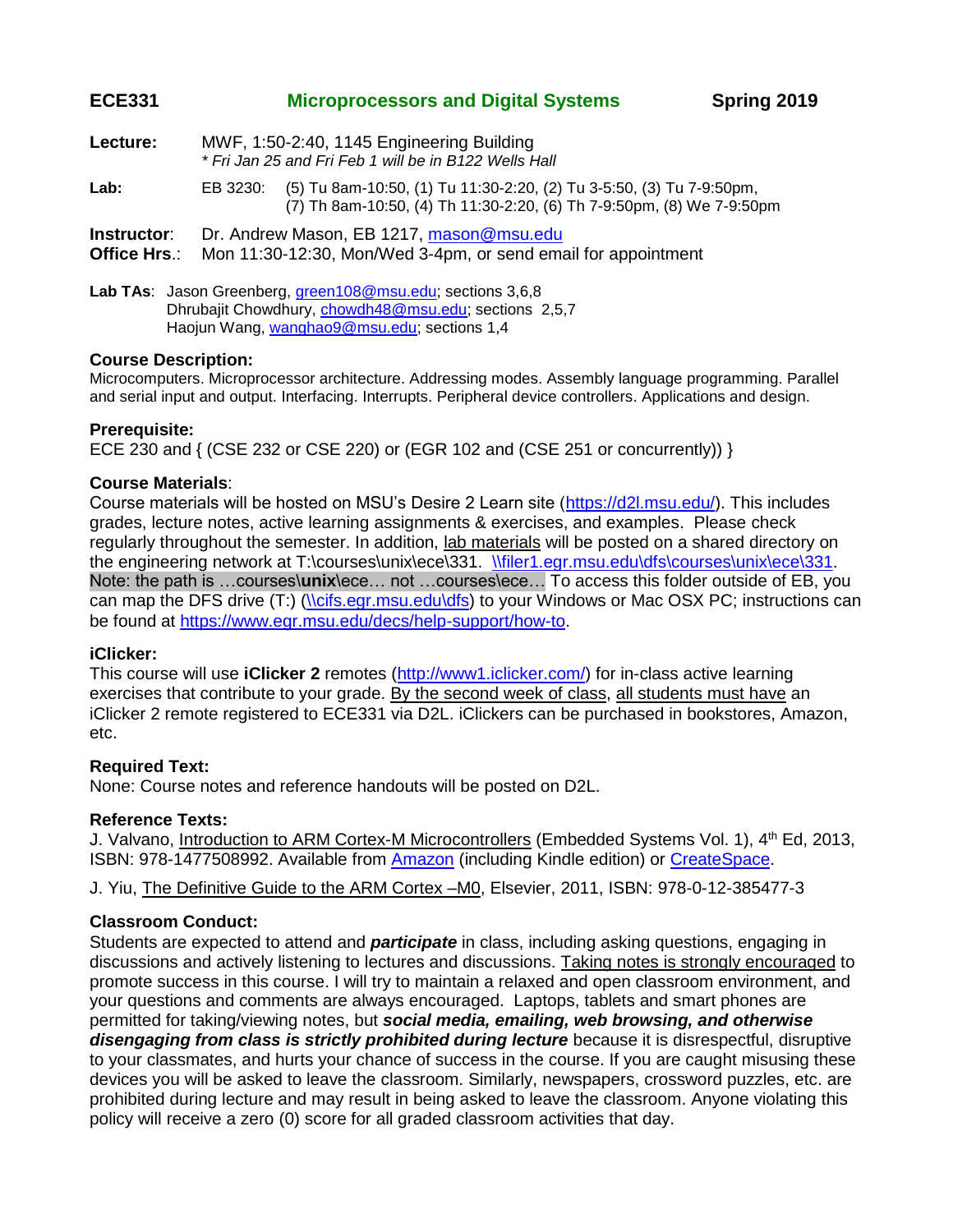# **Course Structure:**

ECE331 will be presented using a "blended" format combining traditional lectures and online materials. Lecture notes, videos, and reference material will be periodically posted on D2L. You will be asked to *study a significant portion of the course material BEFORE it is discussed in class*. Preparation problems will focus on upcoming topics, requiring you to study and learn material on your own. A significant portion of class time will employ active learning, interactively discussing topics and working through problems and examples together.

# **Active Learning Components:**

To create a participation-based learning environment, this course will utilize several

## **Grading:**

## *30% Active Learning Components*

10% Preparation exercises ("Preps")

10% Participation activities (PAs)

- 10% Checkpoint evaluations
- *45% Examinations*  20% Midterm 25% Final

### *25% Lab Assignments*

Final grades will typically be assigned as >90% = 4.0, >85% = 3.5, >80% = 3.0, etc. with each 5% adjusting grade point by 0.5. However, grades may be curved upward to meet the historical average for 300-level ECE courses.

Active Learning Components (ALC) carefully designed to help students engage with course material and assimilate new concepts and information through self-study and in-class *retrieval practice*. Each type of ALC is briefly described below, and the grade weight of each ALC is shown in the Grading table. Upcoming ALC due dates will be announced at the beginning of each lecture.

*Preparation Exercises* ("Preps") will be given approximately weekly and serve as guides to selfstudy of new course material and practice exercises in problem solving. Preps are similar to traditional "homework", but they will focus on *preparing* students for material that has not yet been covered in class. This self-preparation will allow more class time to be spent on examples, exercises, and discussion rather than presentation of factual material. Preps will be due at the beginning of class on the assigned due date. Late Prep assignments will not be accepted, but the lowest Prep grade will be dropped. Preps will be graded based on effort only, and solutions will be provided so students can check their own work (another form of retrieval practice).

*Participation Activities* (PAs) encourage active participation in the learning process and keeping up with course material. In-class activities will utilize iClickers to poll student responses during lectures, and these will be graded on a combination of participation and correctness; at least 50% of the grade will be for participation (responding to at least 75 of the questions asked that day) regardless of response correctness. Online exercises will award PA points for completing a given tasks (e.g., survey) on DL2 within a specified timeline. Approximately 25 PAs will be issued throughout the semester. PAs missed due to absence for any reason cannot be made up, but the lowest three (3) scores will be dropped to allow for occasional absence or forgetting iClickers.

*Checkpoint Evaluations* are short in-class iClicker exams designed to provide retrieval practice between the main written exams. Checkpoint questions will be discussed in class immediately following the evaluation to help students identify and learn from their mistakes. Checkpoint dates are listed in the Course Topic Schedule, and any schedule changes will be announced at least one week in advance. Each of the four (4) Checkpoints will cover 2-3 weeks of material, with two Checkpoints prior to the midterm exam and two prior to the final exam. Checkpoints will be graded on a combination of correctness and participation. No makeups are allowed for Checkpoints; for excused and documented absences, email the instructor *prior* to the exam to discuss options.

# **Examinations:**

The midterm and final exams form the largest factor of your course grade. Exam dates are shown on the Course Topic Schedule (posted on D2L). Makeup exams will only be allowed for extreme cases (major illness, death in immediate family, etc.), which must be documented and communicated to the instructor as early as possible and *prior* to the exam. The final exam will focus on material following the midterm exam but will also include semester-cumulative material.